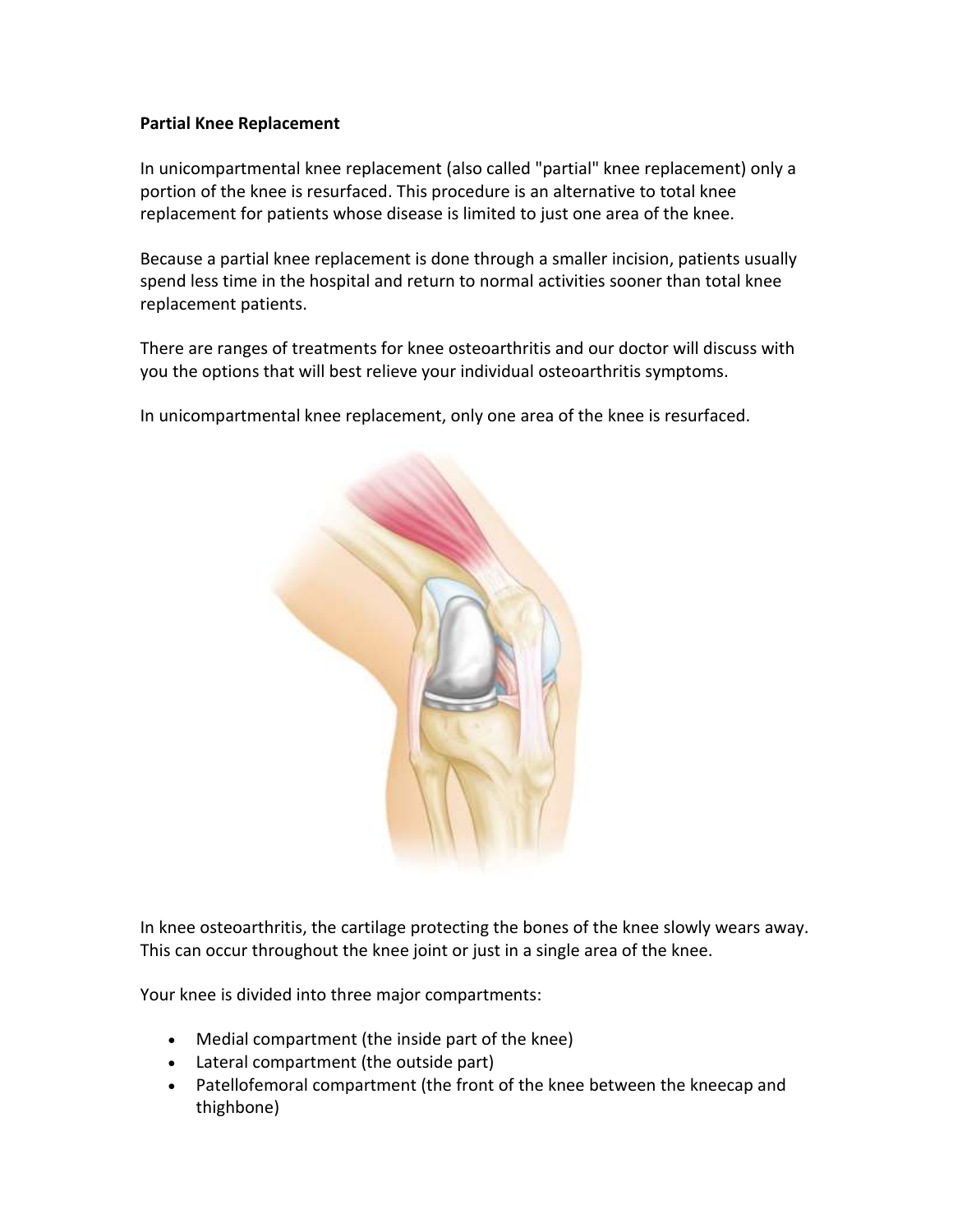Advanced osteoarthritis that is limited to a single compartment may be treated with a unicompartmental knee replacement. During this procedure, the damaged compartment is replaced with metal and plastic. The healthy cartilage and bone, as well as all of the ligaments are preserved.



(**Left**) A normal knee joint: The medial, lateral, and patellofemoral compartments are shown with red arrows. (**Right**) An x-ray of a normal knee joint showing healthy space between the bones.



(**Left**) Osteoarthritis that is limited to the medial compartment. (**Right**) This x-ray shows severe osteoarthritis with "bone-on-bone" degeneration in the medial compartment (arrow).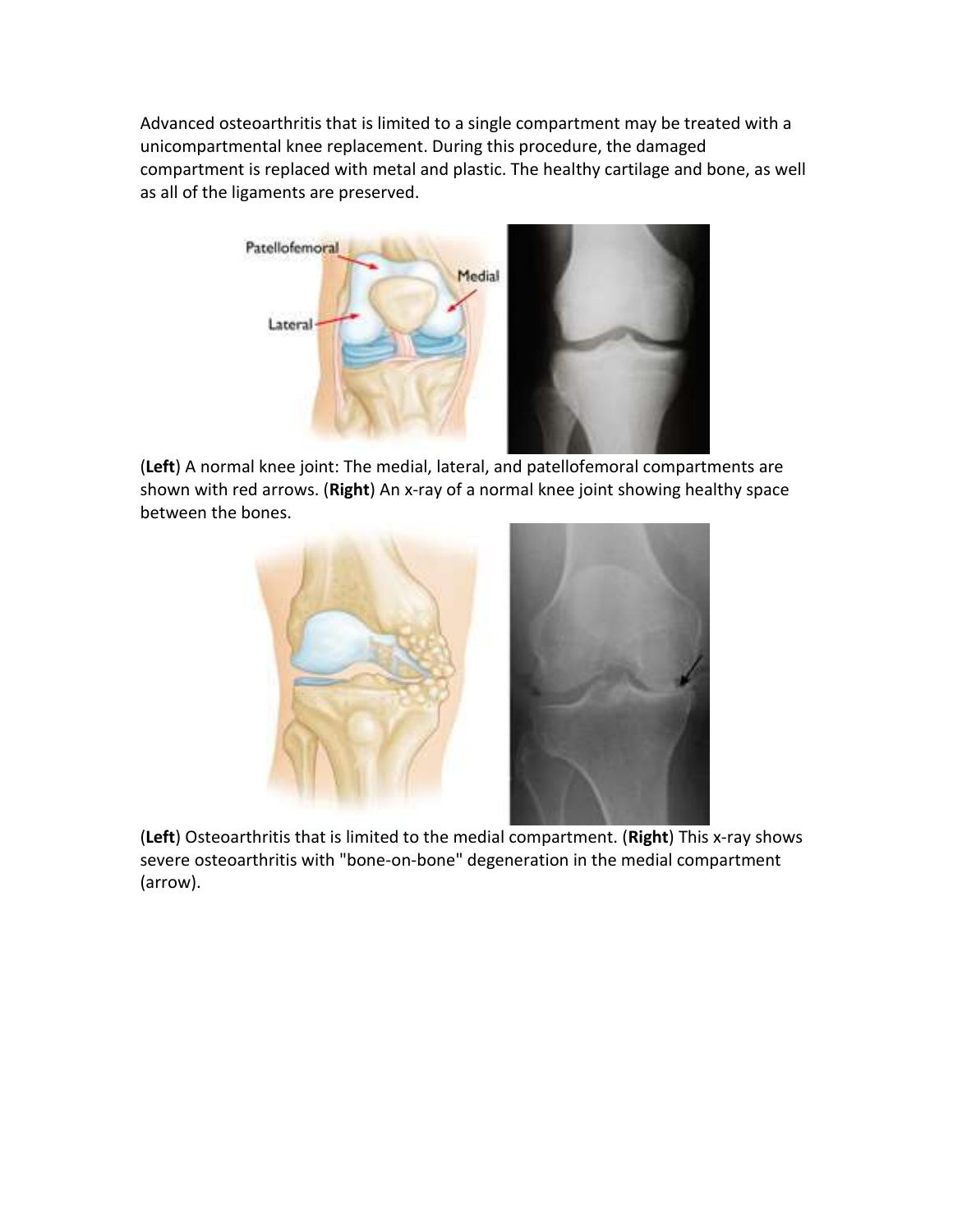# *Advantages of Partial Knee Replacement*

The advantages of partial knee replacement over total knee replacement include:

- Quicker recovery
- Less pain after surgery
- Less blood loss

Also, because the bone, cartilage, and ligaments in the healthy parts of the knee are kept, many patients report that a unicompartmental knee replacement feels more natural than a total knee replacement. A unicompartmental knee may also bend better.

### *Disadvantages of Partial Knee Replacement*

The disadvantages of partial knee replacement compared with total knee replacement include:

- Slightly less predictable pain relief
- Potential need for more surgery. For example, a total knee replacement may be necessary in the future if arthritis develops in the parts of the knee that have not been replaced.

An advantage of partial knee replacement over total knee replacement is that healthy parts of the knee are preserved, which helps to maintain more "natural" function of the knee.

### Candidates for Surgery

If your osteoarthritis has advanced and nonsurgical treatment options are no longer relieving your symptoms, our doctor may recommend knee replacement surgery.

In order to be a candidate for unicompartmental knee replacement, your arthritis must be limited to one compartment of your knee. In addition, if you have any of the following characteristics, you may not be eligible for the procedure:

- Inflammatory arthritis
- Significant knee stiffness
- Ligament damage

With proper patient selection, modern unicompartmental knee replacements have demonstrated excellent medium- and long-term results in both younger and older patients.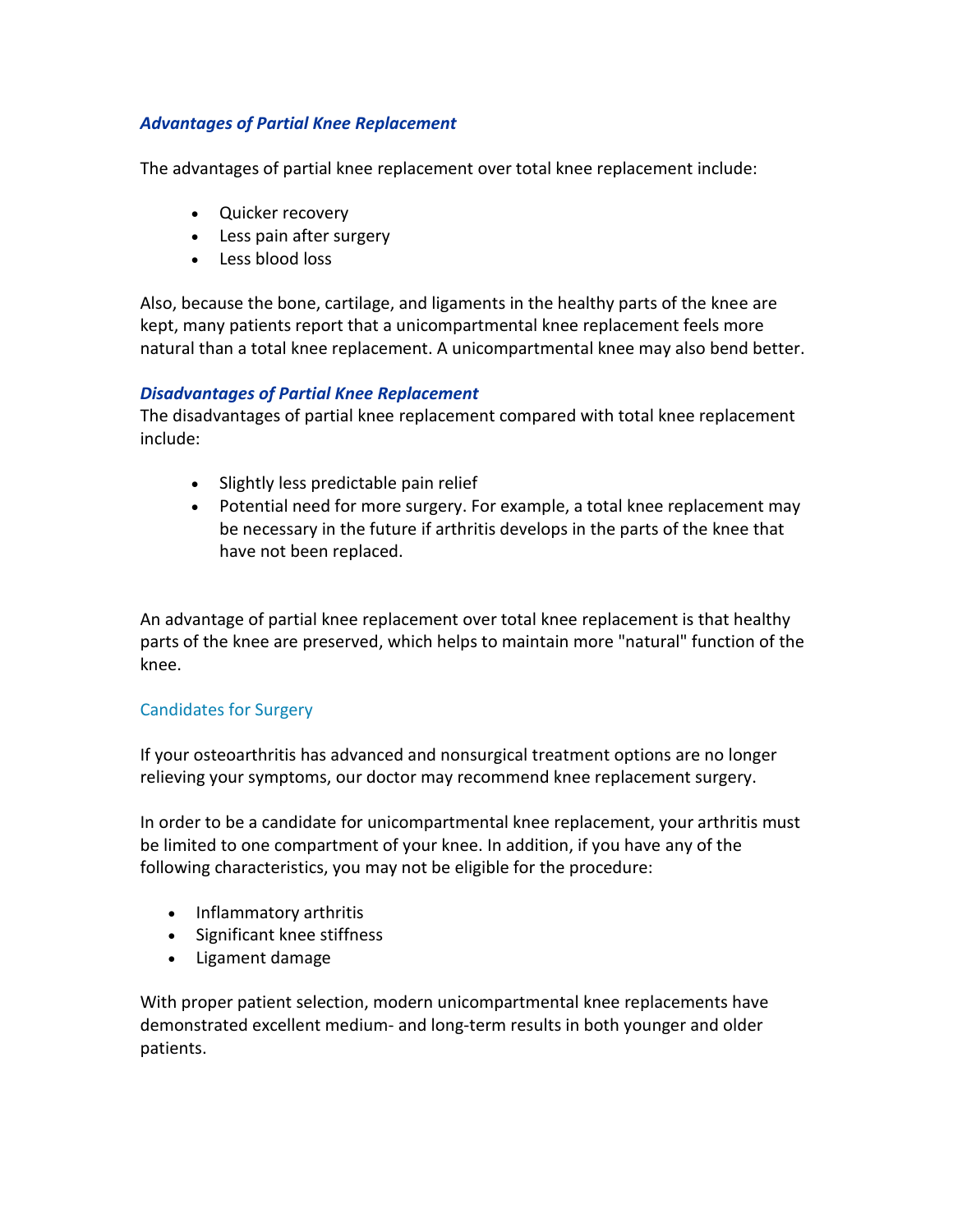# Orthopaedic Evaluation

A thorough evaluation with an orthopaedic surgeon will determine whether you are a good candidate for a partial knee replacement.

#### *Medical History*

Our doctor will ask you several questions about your general health, your knee pain, and your ability to function.

**Location of pain -** If your pain is located almost entirely on either the inside portion or outside portion of your knee, then you may be a candidate for a partial knee replacement. If you have pain throughout your entire knee or pain in the front of your knee (under your kneecap) you may be better qualified for a total knee replacement.

#### *Physical Examination*

Your doctor will closely examine your knee. He or she will try to determine the location of your pain.

Your doctor will also test your knee for range of motion and ligament quality. If your knee is too stiff, or if the ligaments in your knee feel weak or torn, then your doctor will probably not recommend unicompartmental knee replacement (although you still may be a great candidate for total knee replacement).

### *Imaging Tests*

- **X-rays.** These images help to determine the extent of damage and deformity in your knee. Your doctor will order several x-rays of your knee to see the pattern of arthritis.
- **Magnetic resonance imaging (MRI) scans.** Some surgeons may also order an MRI scan to better evaluate the cartilage.

### Your Surgery

### *Before Surgery*

You will likely be admitted to the hospital on the day before surgery.

Before your procedure, a doctor from the anesthesia department will discuss anesthesia choices with you. You should also have discussed anesthesia choices with your surgeon during your preoperative clinic visits. Anesthesia options include:

- General anesthesia (you are put to sleep)
- Spinal (you are awake but your body is numb from the waist down)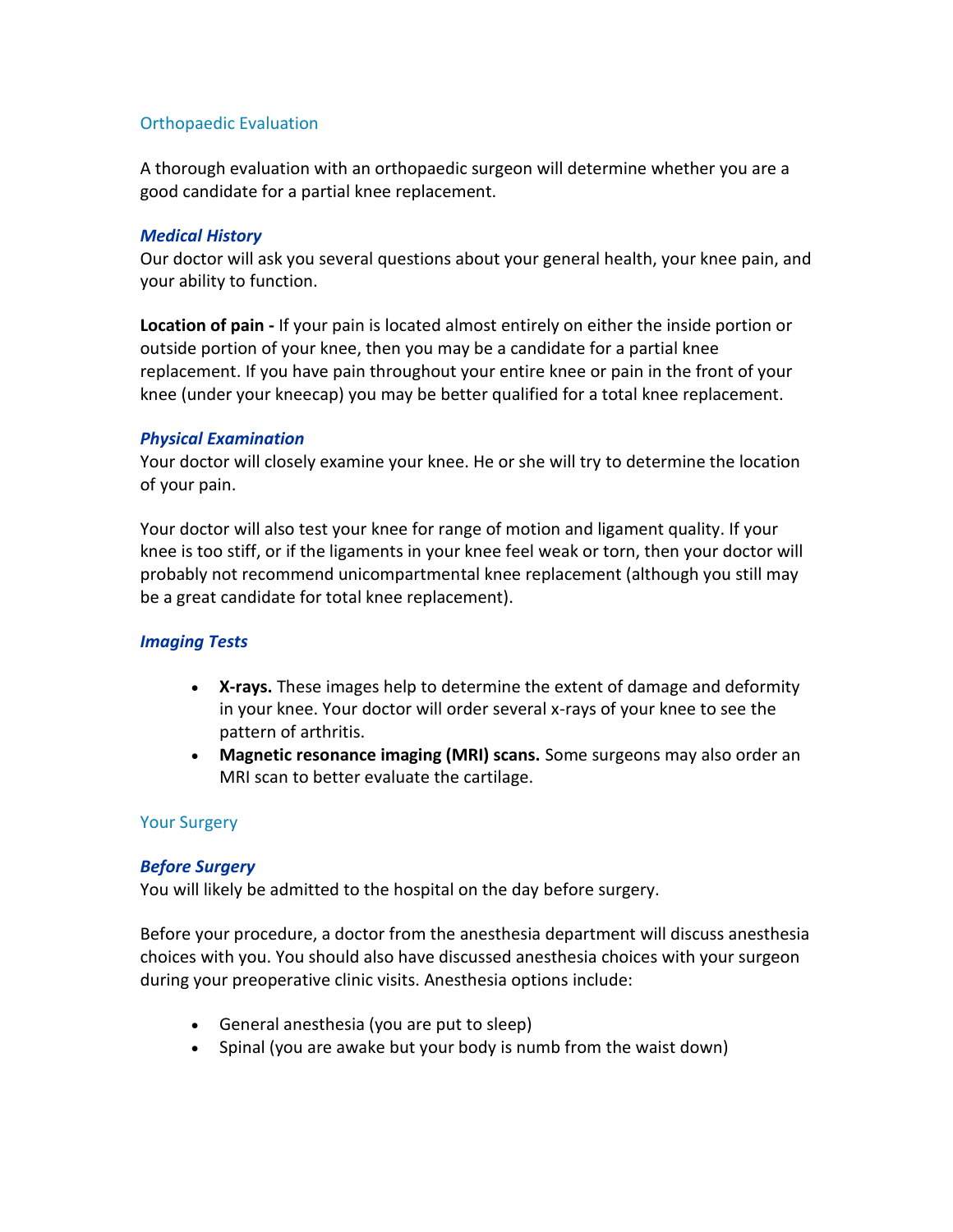Your surgeon will also see you before surgery and sign your knee to verify the surgical site.

# *Surgical Procedure*

A partial knee replacement operation typically lasts between 1 and 2 hours.

**Inspection of the joint.** Your surgeon will make an incision at the front of your knee. He or she will then explore the three compartments of your knee to verify that the cartilage damage is, in fact, limited to one compartment and that your ligaments are intact.

If your surgeon feels that your knee is unsuitable for a partial knee replacement, he or she may instead perform a total knee replacement. This contingency plan will have been discussed with you before your operation to make sure that you agree with this strategy.

**Partial knee replacement.** There are three basic steps in the procedure:

- **Prepare the bone.** Your surgeon will use special saws to remove the cartilage from the damaged compartment of your knee.
- **Position the metal implants.** The removed cartilage and bone is replaced with metal coverings that recreate the surface of the joint. These metal parts are typically held to the bone with cement.
- **Insert a spacer.** A plastic insert is placed between the two metal components to create a smooth gliding surface.

**Recovery room.** After the surgery you will be taken to the recovery room, where you will be closely monitored by nurses as you recover from the anesthesia. You will then be taken to your hospital room.

# **Complications**

As with any surgical procedure, there are risks involved with partial knee replacement. Your surgeon will discuss each of the risks with you and will take specific measures to help avoid potential complications.

Although rare, the most common risks include:

- **Blood clots.** Blood clots in the leg veins are a common complication of knee replacement surgery. Blood clots can form in the deep veins of the legs or pelvis after surgery. Blood thinners(depending on the needs of patient) can help prevent this problem.
- **Infection.** After surgery an infection may occur in the skin over the wound or deep in the wound. An infection may happen while you are in the hospital or